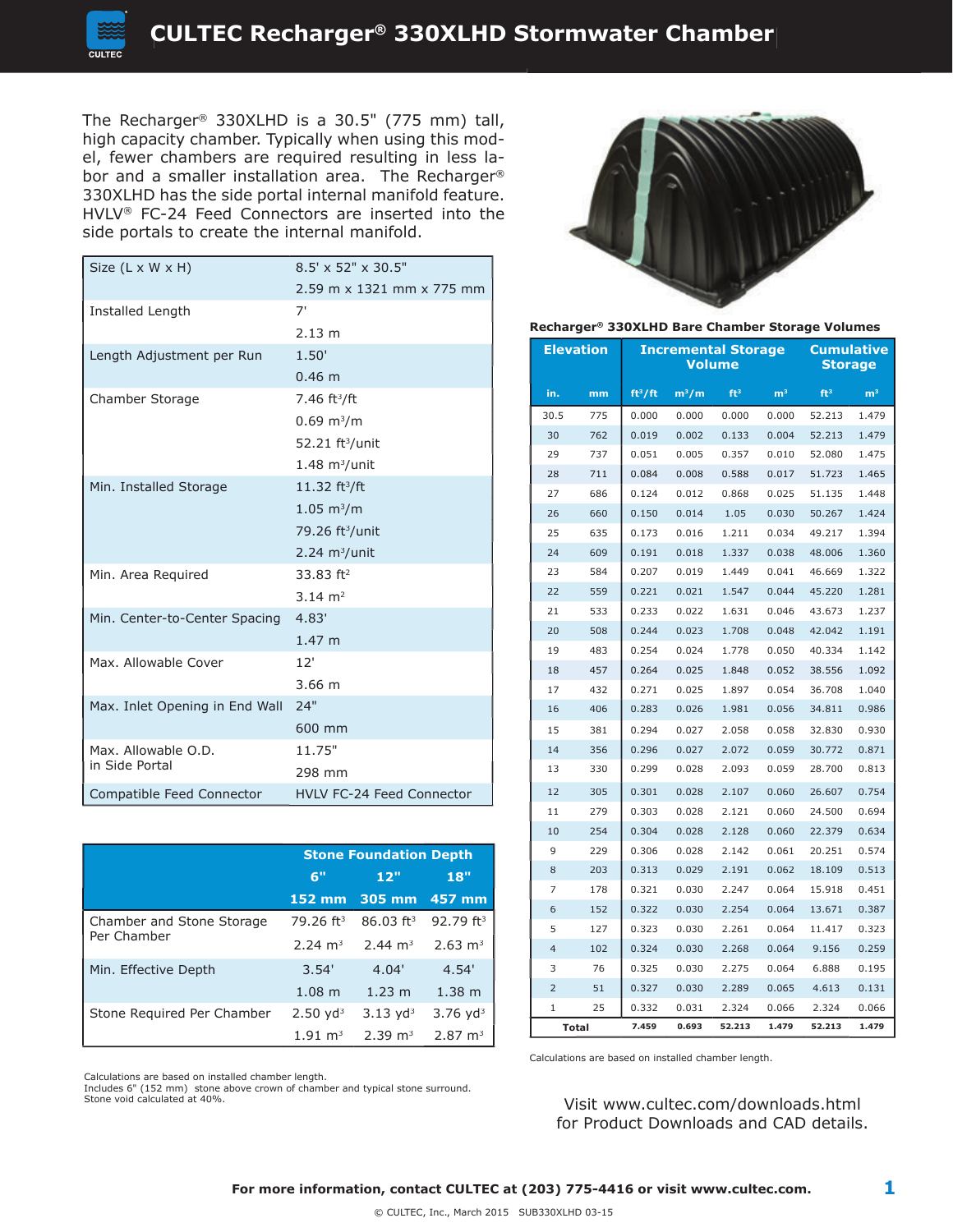

### **Three View Drawing**



## **Typical Interlock Installation**

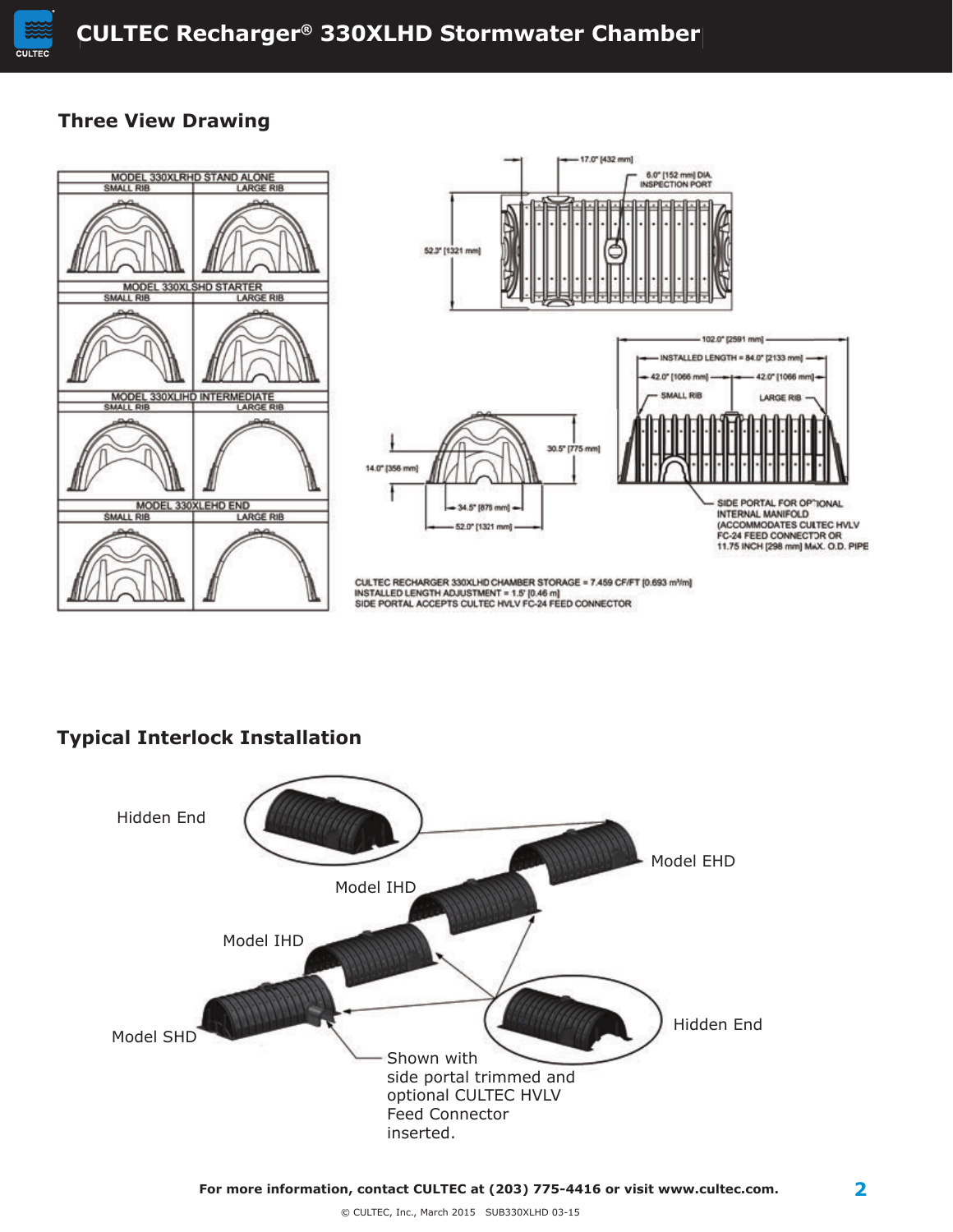

## **Plan View Drawing**



## **Typical Cross Section for Traffic Application**